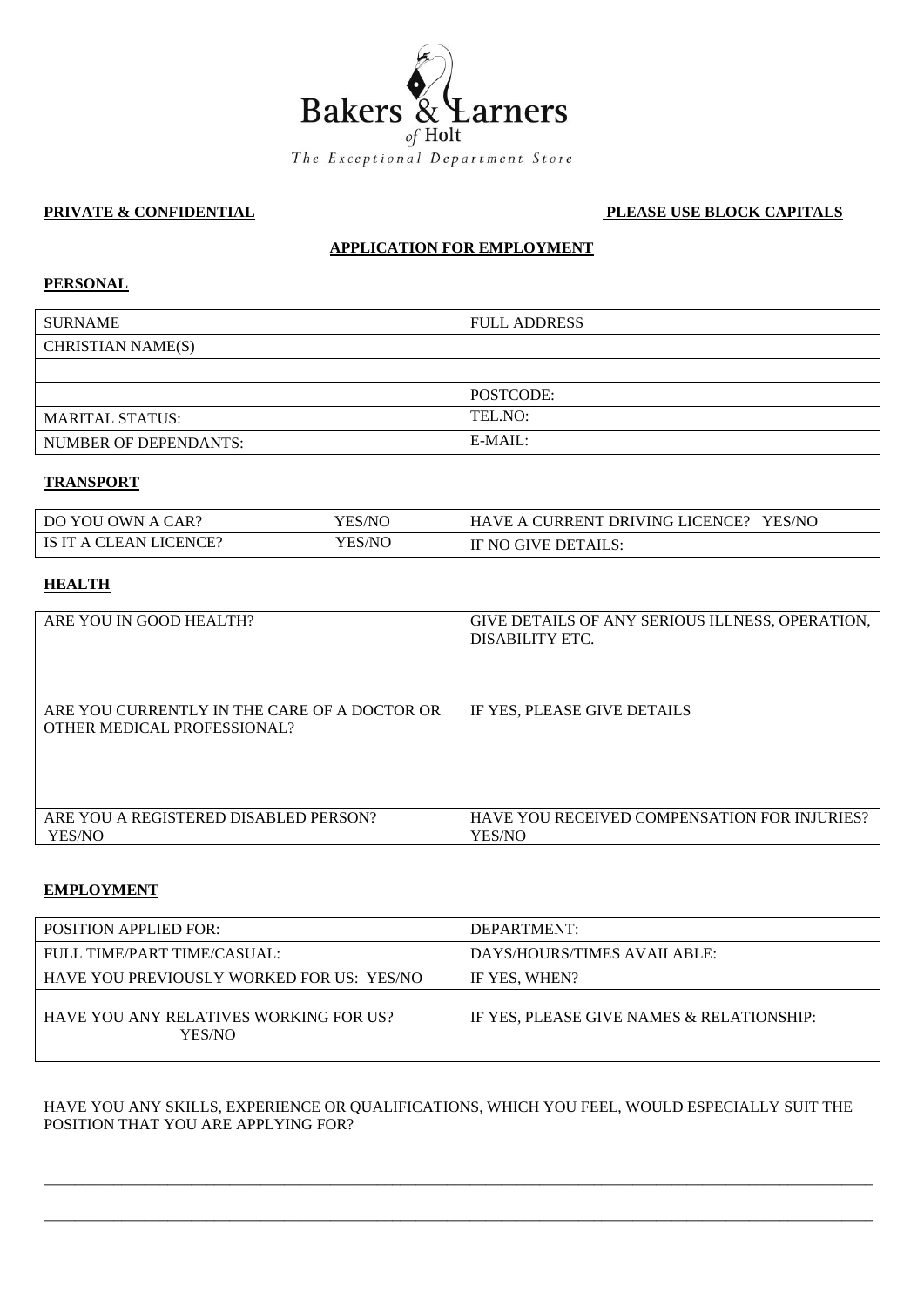## **EDUCATION**

|                          | <b>FROM</b> | $\underline{\mathbf{TO}}$ | <b>EXAMINATION RESULTS</b> |
|--------------------------|-------------|---------------------------|----------------------------|
| <b>SCHOOLS</b>           |             |                           |                            |
|                          |             |                           |                            |
| COLLEGE/UNIVERSITY       |             |                           |                            |
|                          |             |                           |                            |
| <b>FURTHER EDUCATION</b> |             |                           |                            |
|                          |             |                           |                            |
|                          |             |                           |                            |
| <b>FORMAL TRAINING</b>   |             |                           |                            |
|                          |             |                           |                            |

PLEASE GIVE BRIEF DETAILS OF PASTIMES, HOBBIES, SPORTS ETC:

## **EMPLOYMENT HISTORY**

| PRESENT/LAST EMPLOYER:   | TYPE OF BUSINESS:          |                |
|--------------------------|----------------------------|----------------|
| <b>ADDRESS:</b>          | <b>TYPE OF WORK:</b>       |                |
|                          |                            |                |
|                          | PRESENT SALARY:            | PER ANNUM/HOUR |
| POST CODE:               | FROM:                      | TO:            |
| <b>RESPONSIBILITIES:</b> | <b>REASON FOR LEAVING:</b> |                |
|                          |                            |                |
|                          |                            |                |
|                          |                            |                |

## PLEASE GIVE DETAILS OF YOUR PREVIOUS EMPLOYMENT, MOST RECENT FIRST

| 1. EMPLOYER:               |     | 2. EMPLOYER                |     |
|----------------------------|-----|----------------------------|-----|
| <b>TYPE OF BUSINESS:</b>   |     | <b>TYPE OF BUSINESS:</b>   |     |
| <b>ADDRESS:</b>            |     | <b>ADDRESS:</b>            |     |
|                            |     |                            |     |
| <b>RESPONSIBILITIES:</b>   |     | <b>RESPONSIBILITIES:</b>   |     |
|                            |     |                            |     |
| FROM:                      | TO: | FROM:                      | TO: |
| <b>REASON FOR LEAVING:</b> |     | <b>REASON FOR LEAVING:</b> |     |
|                            |     |                            |     |
|                            |     |                            |     |

| 3. EMPLOYER:               | 4. EMPLOYER                |
|----------------------------|----------------------------|
| <b>TYPE OF BUSINESS:</b>   | <b>TYPE OF BUSINESS:</b>   |
| <b>ADDRESS</b>             | <b>ADDRESS</b>             |
|                            |                            |
| <b>RESPONSIBILITIES:</b>   | <b>RESPONSIBILITIES:</b>   |
|                            |                            |
| FROM:<br>TO:               | FROM:<br>TO:               |
| <b>REASON FOR LEAVING:</b> | <b>REASON FOR LEAVING:</b> |
|                            |                            |
|                            |                            |